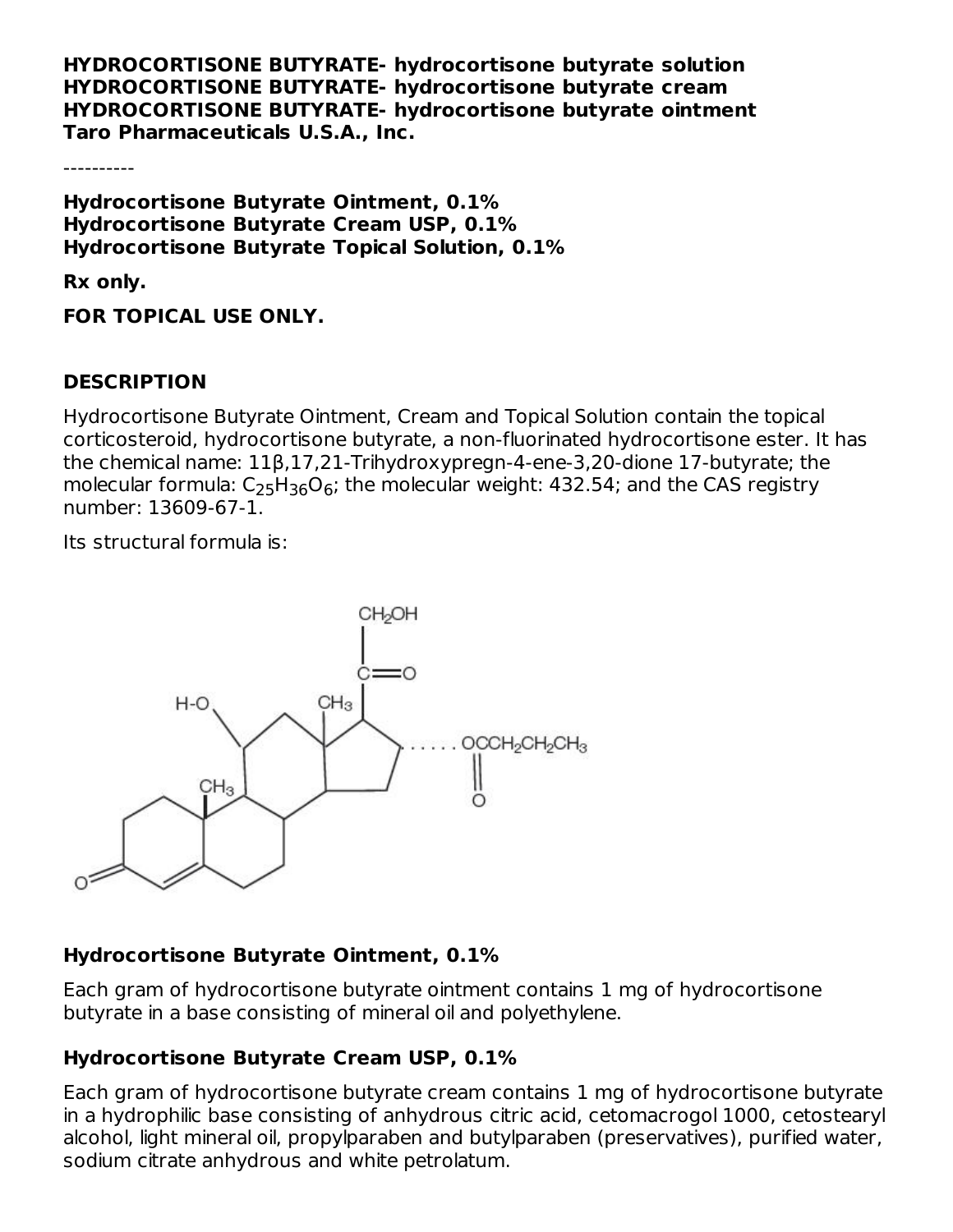## **Hydrocortisone Butyrate Topical Solution, 0.1%**

Each mL of hydrocortisone butyrate topical solution contains 1 mg of hydrocortisone butyrate in a vehicle consisting of citric acid monohydrate, glycerin, isopropyl alcohol (50% v/v), povidone, purified water and sodium citrate.

## **CLINICAL PHARMACOLOGY**

Topical corticosteroids share anti-inflammatory, anti-pruritic and vasoconstrictive actions. The mechanism of anti-inflammatory activity of the topical corticosteroids is unclear. Various laboratory methods, including vasoconstrictor assays, are used to compare and predict potencies and/or clinical efficacies of the topical corticosteroids. There is some evidence to suggest that a recognizable correlation exists between vasoconstrictor potency and therapeutic efficacy in man.

## **Pharmacokinetics**

The extent of percutaneous absorption of topical corticosteroids is determined by many factors including the vehicle, the integrity of the epidermal barrier, and the use of occlusive dressings.

Topical corticosteroids can be absorbed from normal intact skin. Inflammation and/or other disease processes in the skin increase percutaneous absorption. Occlusive dressings substantially increase the percutaneous absorption of topical corticosteroids.

Once absorbed through the skin, topical corticosteroids are handled through pharmacokinetic pathways similar to systemically administered corticosteroids. Corticosteroids are bound to plasma proteins in varying degrees. Corticosteroids are metabolized primarily in the liver and are then excreted by the kidneys. Some of the topical corticosteroids and their metabolites are also excreted into the bile.

## **INDICATIONS AND USAGE**

Hydrocortisone Butyrate Ointment, 0.1% and Hydrocortisone Butyrate Cream USP, 0.1% are indicated for the relief of the inflammatory and pruritic manifestations of corticosteroid-responsive dermatoses.

Hydrocortisone Butyrate Topical Solution, 0.1% is indicated for the relief of the inflammatory and pruritic manifestations of seborrheic dermatitis.

## **CONTRAINDICATIONS**

None.

## **PRECAUTIONS**

### **General**

Systemic absorption of topical corticosteroids has produced reversible hypothalamicpituitary-adrenal (HPA) axis suppression, manifestations of Cushing's syndrome,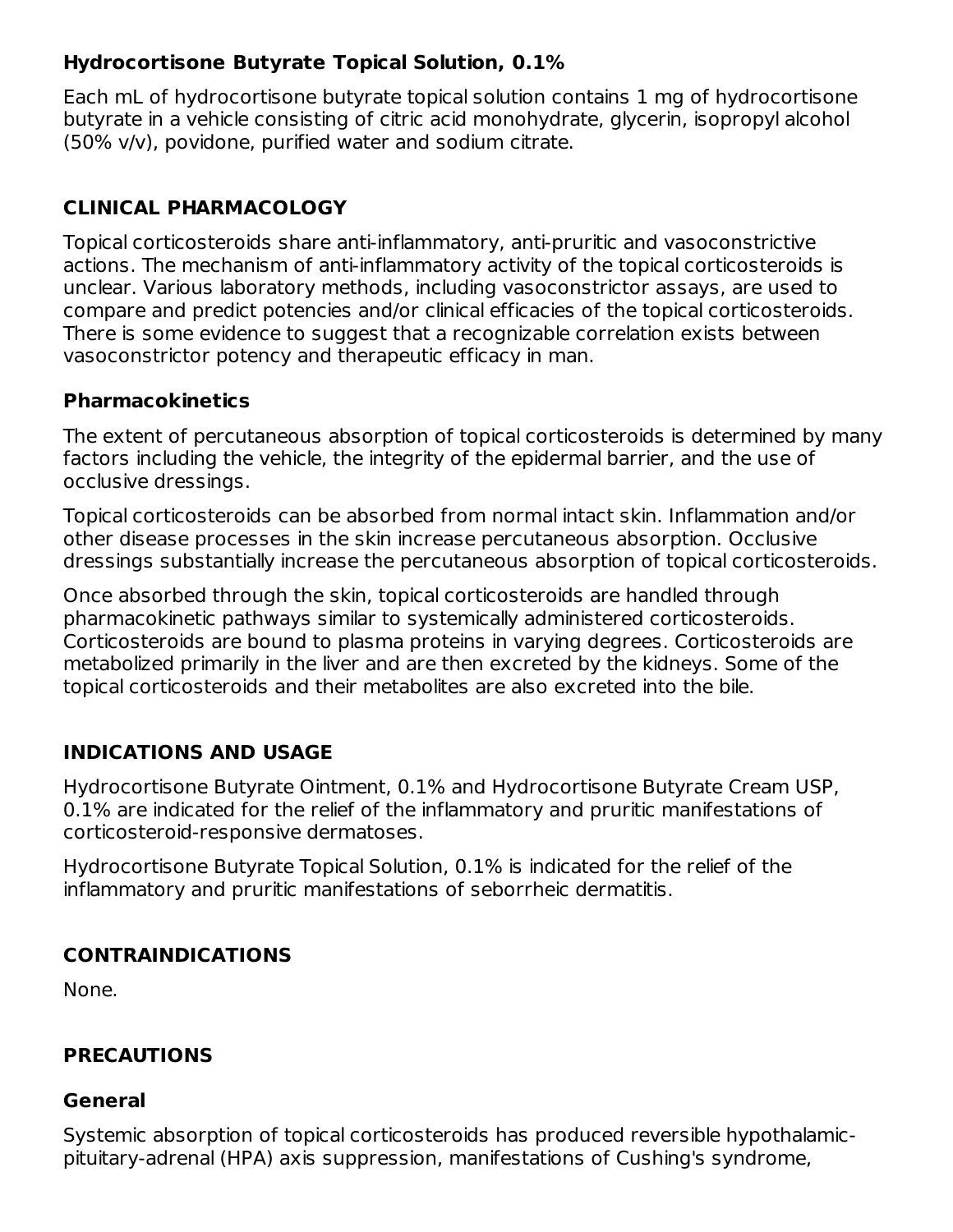hyperglycemia, and glucosuria in some patients. Conditions which augment systemic absorption include the application of the more potent corticosteroids, use over large surface areas, prolonged use, and the addition of occlusive dressings.

Therefore, patients receiving a large dose of a potent topical corticosteroid applied to a large surface area or under an occlusive dressing should be evaluated periodically for evidence of HPA axis suppression by using ACTH stimulation tests.

If HPA axis suppression is noted, an attempt should be made to withdraw the drug, to reduce the frequency of application, or to substitute a less potent corticosteroid.

Recovery of HPA axis function is generally prompt and complete upon discontinuation of the drug. Infrequently, signs and symptoms of corticosteroid withdrawal may occur, requiring supplemental systemic corticosteroids.

Children may absorb proportionally larger amounts of topical corticosteroids and thus be more susceptible to systemic toxicity. (See PRECAUTIONS – Pediatric Use).

If irritation develops, topical corticosteroids should be discontinued and appropriate therapy instituted. In the presence of dermatological infections, the use of an appropriate antifungal or antibacterial agent should be instituted. If a favorable response does not occur promptly, the corticosteroid should be discontinued until the infection has been adequately controlled.

## **Information for Patients**

Patients using topical corticosteroids should receive the following information and instructions:

- 1. This medication is to be used as directed by the physician. It is for external use only. Avoid contact with the eyes.
- 2. Patients should be advised not to use this medication for any disorder other than that for which it was prescribed.
- 3. The treated skin area should not be bandaged or otherwise covered or wrapped as to be occlusive unless directed by the physician.
- 4. Patients should report any signs of local adverse reactions especially under occlusive dressing.
- 5. Parents of pediatric patients should be advised not to use tight-fitting diapers or plastic pants on a child being treated in the diaper area, as these garments may constitute occlusive dressings.

## **Carcinogenesis, Mutagenesis, and Impairment of Fertility**

Note: The animal multiples of human exposure calculations in this label were based on body surface area comparisons for an adult (i.e., mg/m<sup>2</sup>/day dose comparisons) assuming 100% human percutaneous absorption of a maximum topical human dose (MTHD) for hydrocortisone butyrate cream, ointment and topical solution (25 g).

In a 2-year dermal rat carcinogenicity study with hydrocortisone butyrate lotion, hydrocortisone butyrate was administered to Sprague-Dawley rats at topical doses of 0.05, 0.15, and 0.3 mg/kg/day in males and 0.1, 0.25, and 0.5 mg/kg/day in females (0.1% lotion). No drug-related tumors were noted in this study up to the highest doses evaluated in this study of 0.3 mg/kg/day in males  $(0.1 \times MTHD)$  and 0.5 mg/kg/day in females  $(0.2 \times MTHD)$ .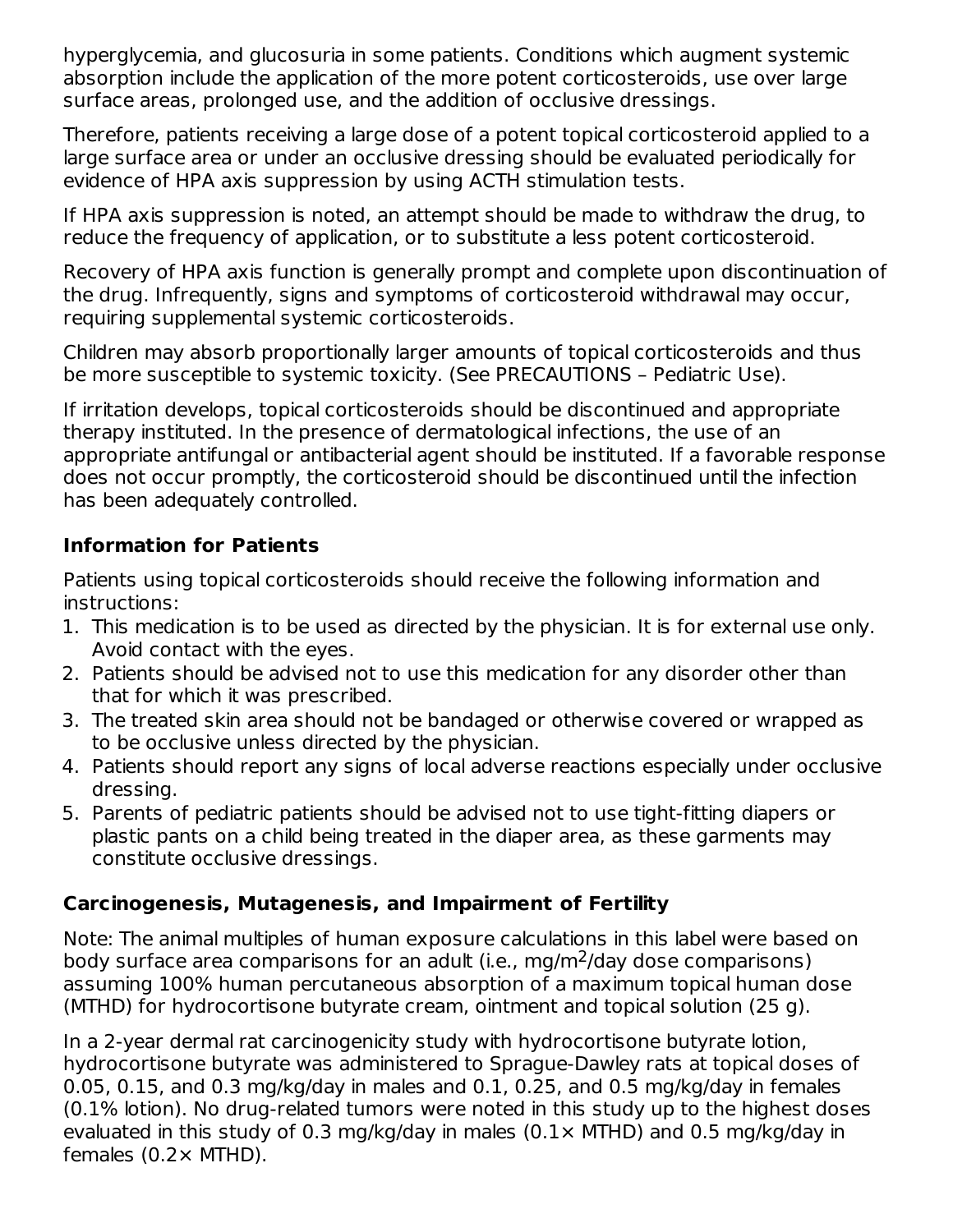Hydrocortisone butyrate revealed no evidence of mutagenic or clastogenic potential based on the results of two in vitro genotoxicity tests (Ames test and L5178Y/TK<sup>+/-</sup> mouse lymphoma assay) and one in vivo genotoxicity test (mouse micronucleus assay).

No evidence of impairment of fertility or effect on mating performance was observed in a fertility and general reproductive performance study conducted in male and female rats at subcutaneous doses up to and including 1.8 mg/kg/day (0.7× MTHD). Mild effects on maternal animals, such as reduced food consumption and a subsequent reduction in body weight gain, were seen at doses  $\geq$ 0.6 mg/kg/day (0.2 $\times$  MTHD).

## **Pregnancy**

Corticosteroids are generally teratogenic in laboratory animals when administered systemically at relatively low dosage levels. The more potent corticosteroids have been shown to be teratogenic after dermal application in laboratory animals. There are no adequate and well-controlled studies in pregnant women on teratogenic effects from topically applied corticosteroids. Therefore, topical corticosteroids should be used during pregnancy only if the potential benefit justifies the potential risk to the fetus.

Drugs of this class should not be used extensively on pregnant patients, in large amounts, or for prolonged periods of time.

Systemic embryofetal development studies were conducted in rats and rabbits. Subcutaneous doses of 0.6, 1.8 and 5.4 mg/kg/day hydrocortisone butyrate were administered to pregnant female rats during gestation days 6 – 17. In the presence of maternal toxicity, fetal effects noted at 5.4 mg/kg/day (2× MTHD) included an increased incidence of ossification variations and unossified sternebra. No treatment-related effects on embryofetal toxicity or teratogenicity were noted at doses of 5.4 and 1.8 mg/kg/day, respectively  $(2 \times MTHD)$  and  $0.7 \times MTHD$ , respectively).

Subcutaneous doses of 0.1, 0.2 and 0.3 mg/kg/day hydrocortisone butyrate were administered to pregnant female rabbits during gestation days 7 – 20. An increased incidence of abortion was noted at 0.3 mg/kg/day (0.2× MTHD). In the absence of maternal toxicity, a dose-dependent decrease in fetal body weight was noted at doses ≥0.1 mg/kg/day (0.1× MTHD). Additional indicators of embryofetal toxicity (reduction in litter size, decreased number of viable fetuses, increased post-implantation loss) were noted at doses  $\geq$ 0.2 mg/kg/day (0.2× MTHD). Additional fetal effects noted in this study included delayed ossification noted at doses ≥0.1 mg/kg/day and an increased incidence of fetal malformations (primarily skeletal malformations) noted at doses ≥0.2 mg/kg/day. A dose at which no treatment-related effects on embryofetal toxicity or teratogenicity were observed was not established in this study.

Additional systemic embryofetal development studies were conducted in rats and mice. Subcutaneous doses of 0.1 and 9 mg/kg/day hydrocortisone butyrate were administered to pregnant female rats during gestation days 9 – 15. In the presence of maternal toxicity, an increase in fetal deaths and fetal resorptions and an increase in the number of ossifications in caudal vertebrae were noted at a dose of 9 mg/kg/day (3× MTHD). No treatment-related effects on embryofetal toxicity or teratogenicity were noted at  $0.1$  mg/kg/day  $(0.1 \times MTHD)$ .

Subcutaneous doses of 0.2 and 1 mg/kg/day hydrocortisone butyrate were administered to pregnant female mice during gestation days 7 – 13. In the absence of maternal toxicity, an increased number of cervical ribs and one fetus with clubbed legs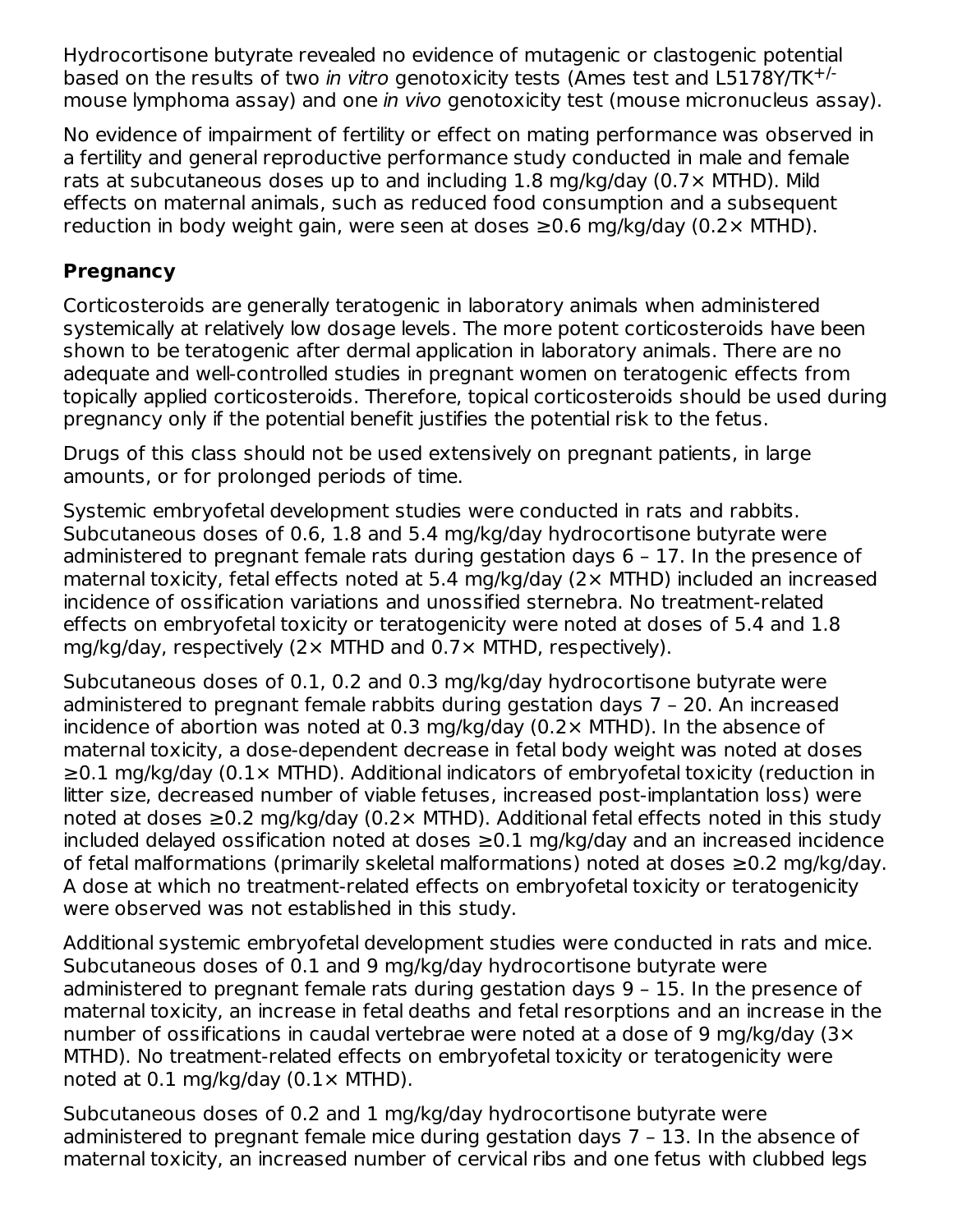were noted at a dose of 1 mg/kg/day (0.2× MTHD). No treatment-related effects on embryofetal toxicity or teratogenicity were noted at doses of 1 and 0.2 mg/kg/day, respectively (0.2 $\times$  MTHD and 0.1 $\times$  MTHD, respectively).

No topical embryofetal development studies were conducted with hydrocortisone butyrate cream and hydrocortisone butyrate topical solution. However, topical embryofetal development studies were conducted in rats and rabbits with a hydrocortisone butyrate ointment formulation. Topical doses of 1% and 10% hydrocortisone butyrate ointment were administered to pregnant female rats during gestation days 6 – 15 or pregnant female rabbits during gestation days 6 – 18. A dosedependent increase in fetal resorptions was noted in rabbits  $(0.2 - 2 \times MTHD)$  and fetal resorptions were noted in rats at the 10% hydrocortisone butyrate ointment dose (80× MTHD).

No treatment-related effects on embryofetal toxicity were noted at the 1% hydrocortisone butyrate ointment dose in rats (8× MTHD). A dose at which no treatment-related effects on embryofetal toxicity were observed in rabbits after topical administration of hydrocortisone butyrate ointment was not established in this study.

No treatment-related effects on teratogenicity were noted at a dose of 10% hydrocortisone butyrate ointment in rats or rabbits (80× MTHD and 2× MTHD, respectively).

A peri- and post-natal development study was conducted in rats. Subcutaneous doses of 0.6, 1.8 and 5.4 mg/kg/day hydrocortisone butyrate were administered to pregnant female rats from gestation day 6 – lactation day 20. In the presence of maternal toxicity, a dose-dependent decrease in fetal weight was noted at doses ≥1.8 mg/kg/day (0.7× MTHD). No treatment-related effects on fetal toxicity were noted at 0.6 mg/kg/day (0.2 $\times$ MTHD). A delay in sexual maturation was noted at 5.4 mg/kg/day (2× MTHD). No treatment-related effects on sexual maturation were noted at 1.8 mg/kg/day. No treatment-related effects on behavioral development or subsequent reproductive performance were noted at 5.4 mg/kg/day.

## **Nursing Mothers**

It is not known whether topical administration of corticosteroids could result in sufficient systemic absorption to produce detectable quantities in breast milk. Systemically administered corticosteroids are secreted into breast milk, in quantities not likely to have a deleterious effect on the infant. Nevertheless, caution should be exercised when topical corticosteroids are administered to a nursing woman.

# **Pediatric Use**

Pediatric patients may demonstrate greater susceptibility to topical corticosteroidinduced HPA axis suppression and Cushing's syndrome than mature patients because of a larger skin surface area to body weight ratio.

Hypothalamic-pituitary-adrenal (HPA) axis suppression, Cushing's syndrome, linear growth retardation, delayed weight gain, and intracranial hypertension have been reported in children receiving topical corticosteroids.

Manifestations of adrenal suppression in children include low plasma cortisol levels and absence of response to ACTH stimulation. Manifestations of intracranial hypertension include bulging fontanelles, headaches, and bilateral papilledema.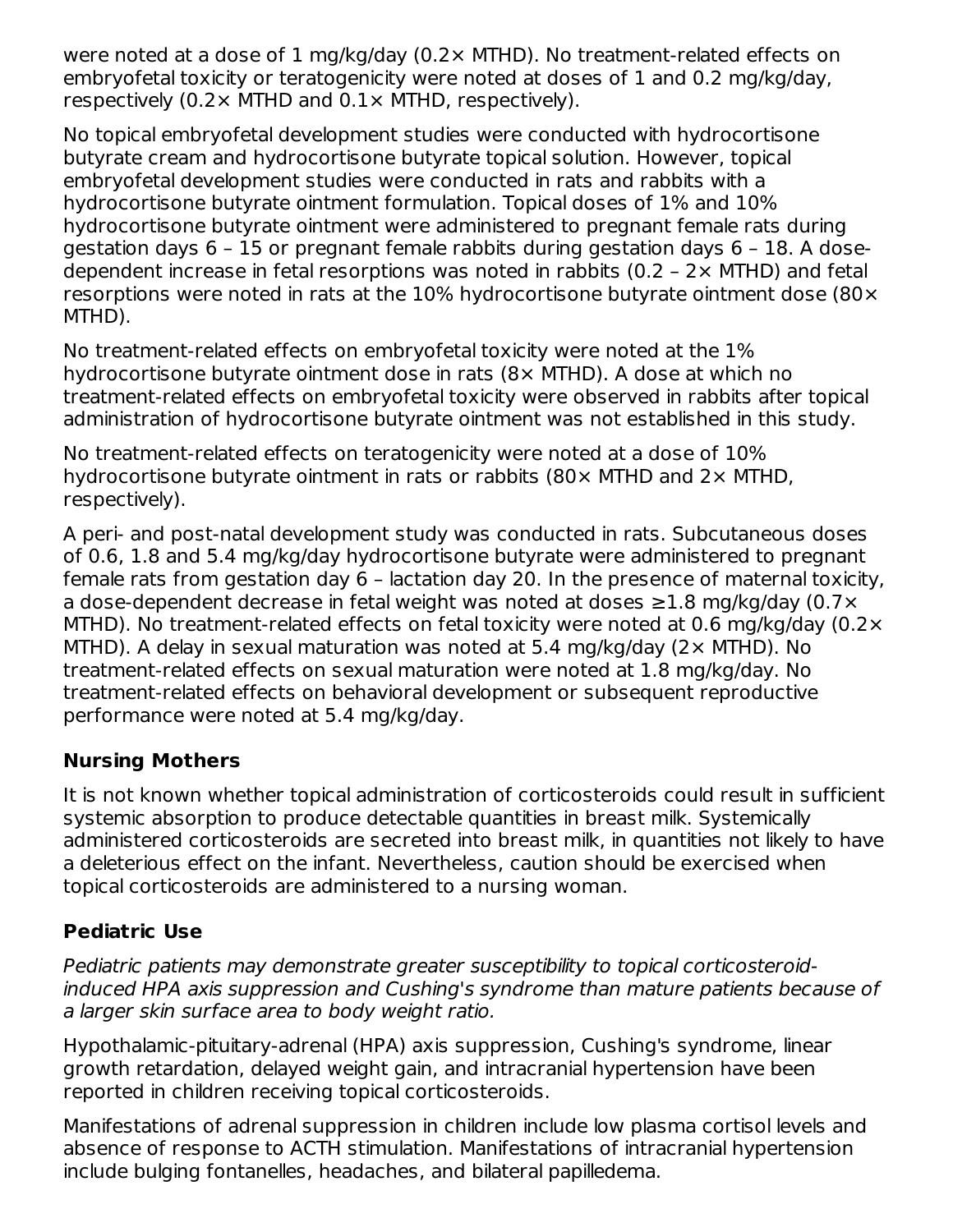Administration of topical corticosteroids to children should be limited to the least amount compatible with an effective therapeutic regimen. Chronic corticosteroid therapy may interfere with the growth and development of children.

## **ADVERSE REACTIONS**

The following local adverse reactions are reported infrequently with topical corticosteroids but may occur more frequently with the use of occlusive dressings. These reactions are listed in an approximate decreasing order of occurrence: burning, itching, irritation, dryness, folliculitis, hypertrichosis, acneiform eruptions, hypopigmentation, perioral dermatitis, allergic contact dermatitis, maceration of the skin, secondary infection, skin atrophy, striae and miliaria.

## **DOSAGE AND ADMINISTRATION**

Hydrocortisone Butyrate Ointment, 0.1% or Hydrocortisone Butyrate Cream USP, 0.1% should be applied to the affected area as a thin film two or three times daily depending on the severity of the condition. Occlusive dressings may be used for the management of psoriasis or recalcitrant conditions.

If an infection develops, the use of occlusive dressings should be discontinued and appropriate antimicrobial therapy instituted.

Hydrocortisone Butyrate Topical Solution, 0.1% should be applied to the affected area as a thin film two or three times daily depending on the severity of the condition.

## **HOW SUPPLIED**

**Hydrocortisone Butyrate Ointment, 0.1%** is supplied in tubes containing:

 g NDC 51672-4083-5 (as physician samples) g NDC 51672-4083-7 g NDC 51672-4083-1 g NDC 51672-4083-2 g NDC 51672-4083-6

**Hydrocortisone Butyrate Cream USP, 0.1%** is supplied in tubes containing:

 g NDC 51672-4074-5 (as physician samples) g NDC 51672-4074-7 g NDC 51672-4074-1 g NDC 51672-4074-2 g NDC 51672-4074-6

**Hydrocortisone Butyrate Topical Solution, 0.1%** is supplied in polyethylene bottles containing:

20 mL NDC 51672-4061-2 60 mL NDC 51672-4061-4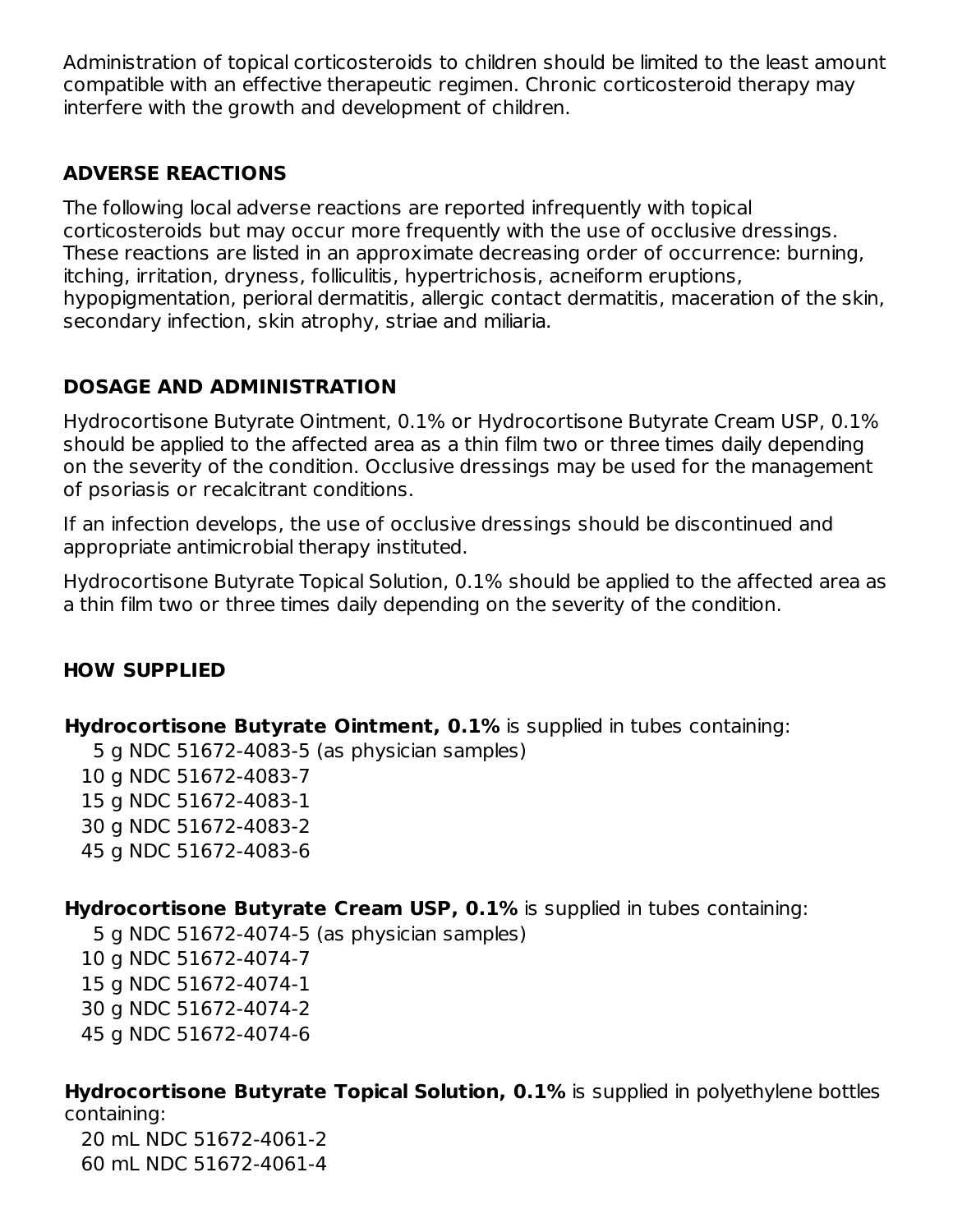## **STORAGE**

Hydrocortisone Butyrate Ointment, 0.1%: **Store at 20° to 25°C (68° to 77°F)** [see USP Controlled Room Temperature].

Hydrocortisone Butyrate Cream USP, 0.1%: **Store at 20° to 25°C (68° to 77°F)** [see USP Controlled Room Temperature].

Hydrocortisone Butyrate Topical Solution, 0.1%: **Store at 20° to 25°C (68° to 77°F)** [see USP Controlled Room Temperature].

Mfd. by: Taro Pharmaceutical Industries Ltd., Haifa Bay, Israel 2624761 Dist. by: **Taro Pharmaceuticals U.S.A., Inc.,** Hawthorne, NY 10532 Revised: March 2021 5200533-0321-3 305

### **PRINCIPAL DISPLAY PANEL - 20 mL Bottle Carton**

**20 mL**

**NDC 51672-4061-2**

**Hydrocortisone Butyrate Topical Solution 0.1%**

NOT FOR OPHTHALMIC USE. FOR TOPICAL USE ONLY.

#### **Rx only**

**TARO**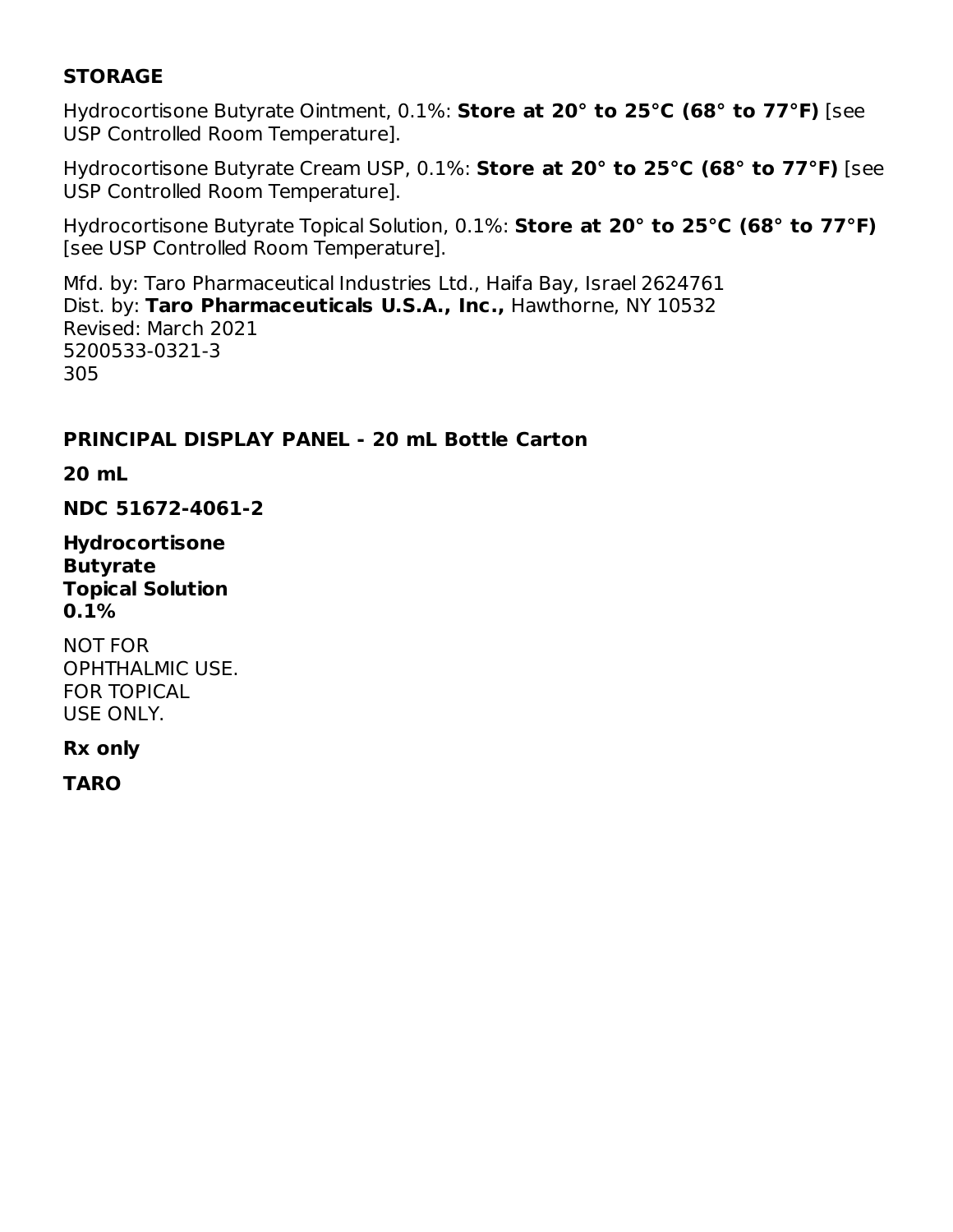

**PRINCIPAL DISPLAY PANEL - 15 g Tube Carton - Cream**

#### **NDC 51672-4074-1**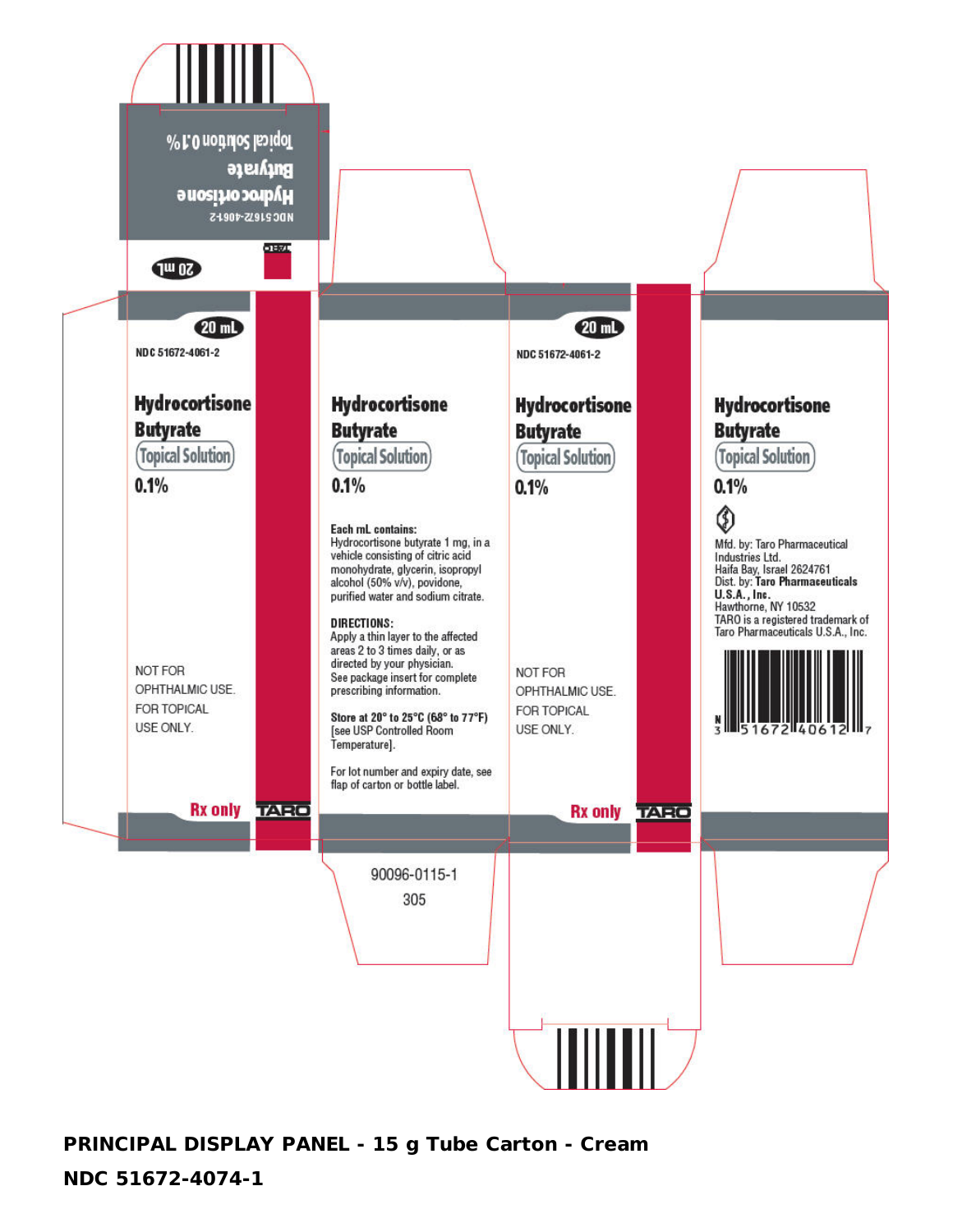# **15 g**

### **Hydrocortisone Butyrate Cream USP, 0.1%**

FOR TOPICAL USE ONLY. NOT FOR OPHTHALMIC USE.

### **Rx only**

## **Keep this and all medications out of the reach of children.**

## **TARO**



## **PRINCIPAL DISPLAY PANEL - 15 g Tube Carton - Ointment**

## **NDC 51672-4083-1**

## **15 g**

#### **Hydrocortisone Butyrate Ointment 0.1%**

FOR TOPICAL USE ONLY. NOT FOR OPHTHALMIC USE.

#### **Rx only**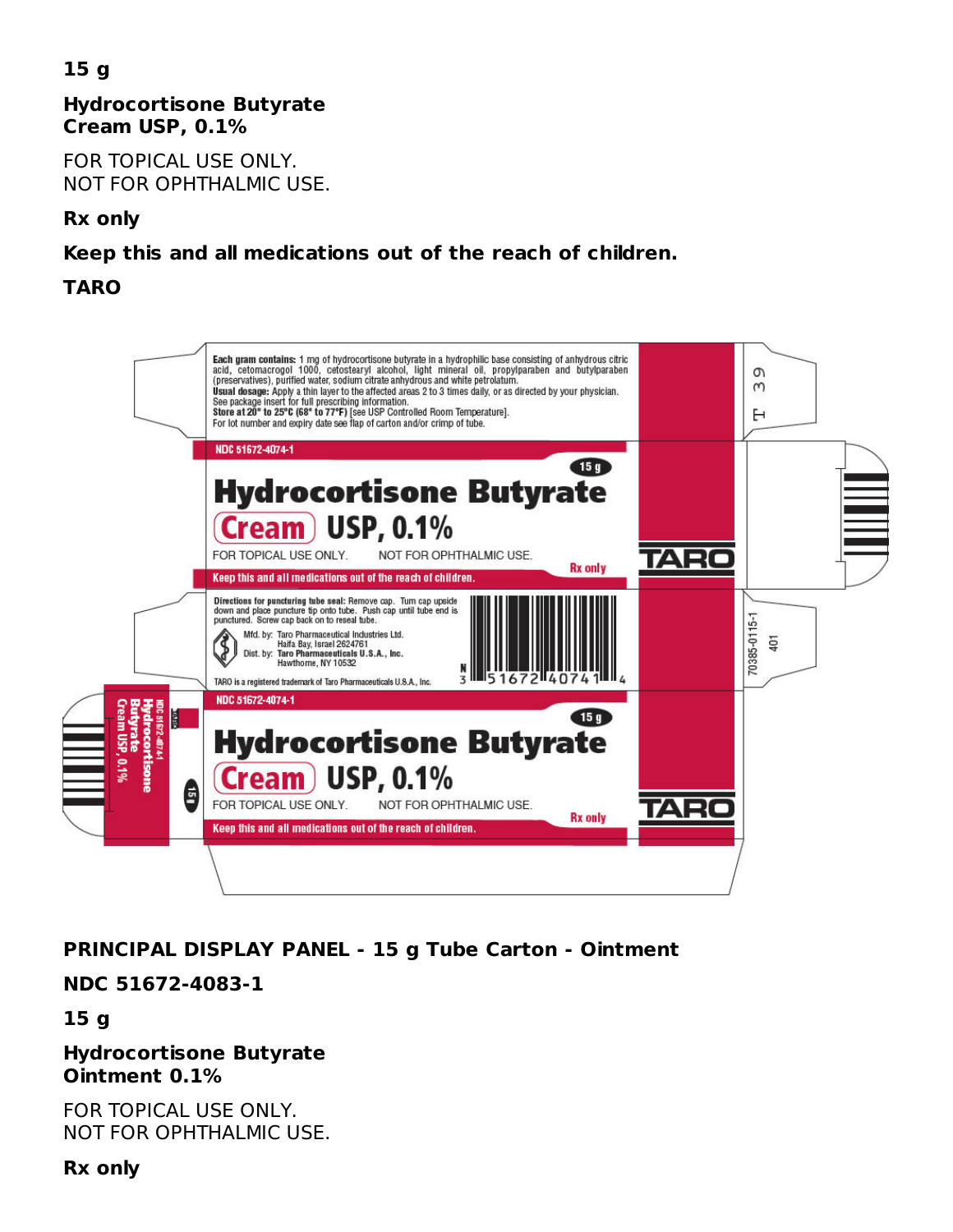# **Keep this and all medications out of the reach of children.**

### **TARO**



| <b>HYDROCORTISONE BUTYRATE</b><br>hydrocortisone butyrate solution               |                         |                           |                                   |                 |                            |  |
|----------------------------------------------------------------------------------|-------------------------|---------------------------|-----------------------------------|-----------------|----------------------------|--|
|                                                                                  |                         |                           |                                   |                 |                            |  |
| <b>Product Information</b>                                                       |                         |                           |                                   |                 |                            |  |
| <b>Product Type</b>                                                              | HUMAN PRESCRIPTION DRUG | <b>Item Code (Source)</b> |                                   |                 | NDC:51672-4061             |  |
| <b>TOPICAL</b><br><b>Route of Administration</b>                                 |                         |                           |                                   |                 |                            |  |
|                                                                                  |                         |                           |                                   |                 |                            |  |
| <b>Active Ingredient/Active Moiety</b>                                           |                         |                           |                                   |                 |                            |  |
|                                                                                  | <b>Ingredient Name</b>  | <b>Basis of Strength</b>  |                                   |                 | <b>Strength</b>            |  |
| Hydrocortisone Butyrate (UNII: 05RMF7YPWN) (Hydrocortisone -<br>UNII: W4X0X7BPI) |                         |                           | Hydrocortisone<br><b>Butyrate</b> |                 | 1 <sub>mg</sub><br>in 1 ml |  |
|                                                                                  |                         |                           |                                   |                 |                            |  |
| <b>Inactive Ingredients</b>                                                      |                         |                           |                                   |                 |                            |  |
| <b>Ingredient Name</b>                                                           |                         |                           |                                   | <b>Strength</b> |                            |  |
| citric acid monohydrate (UNII: 2968PHW8QP)                                       |                         |                           |                                   |                 |                            |  |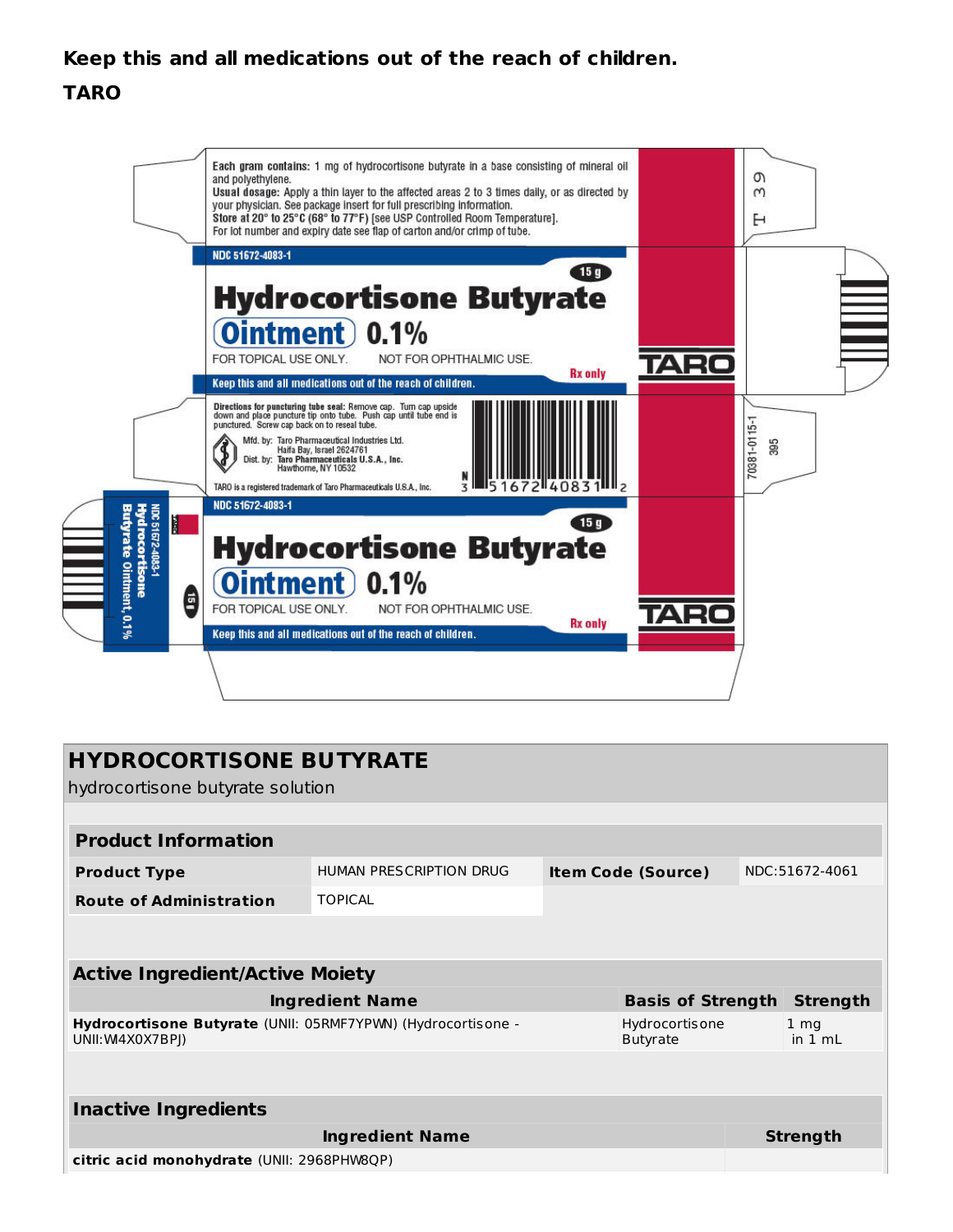| glycerin (UNII: PDC6A3C0OX)                     |  |
|-------------------------------------------------|--|
| <b>isopropyl alcohol</b> (UNII: ND2M416302)     |  |
| <b>POVIDONE, UNSPECIFIED (UNII: FZ989GH94E)</b> |  |
| water (UNII: 059QF0KO0R)                        |  |
| trisodium citrate dihydrate (UNII: B22547B95K)  |  |
|                                                 |  |

## **Packaging**

| #                            | <b>Item Code</b>                                                                          | <b>Marketing Start</b><br><b>Package Description</b><br><b>Date</b> |                                | <b>Marketing End</b><br>Date |  |
|------------------------------|-------------------------------------------------------------------------------------------|---------------------------------------------------------------------|--------------------------------|------------------------------|--|
|                              | NDC:51672-<br>4061-2                                                                      | 1 in 1 CARTON                                                       | 01/14/2004                     |                              |  |
| 1                            | 20 mL in 1 BOTTLE; Type 0: Not a Combination<br>Product                                   |                                                                     |                                |                              |  |
|                              | NDC:51672-<br>4061-4                                                                      | 1 in 1 CARTON                                                       | 01/14/2004                     |                              |  |
| $\overline{2}$               |                                                                                           | 60 mL in 1 BOTTLE; Type 0: Not a Combination<br>Product             |                                |                              |  |
|                              |                                                                                           |                                                                     |                                |                              |  |
| <b>Marketing Information</b> |                                                                                           |                                                                     |                                |                              |  |
|                              | <b>Application Number or Monograph</b><br><b>Marketing</b><br><b>Citation</b><br>Category |                                                                     | <b>Marketing Start</b><br>Date | <b>Marketing End</b><br>Date |  |

**Category** ANDA ANDA076364 01/14/2004

| <b>HYDROCORTISONE BUTYRATE</b>                                                   |                                |                           |                                          |                 |                           |
|----------------------------------------------------------------------------------|--------------------------------|---------------------------|------------------------------------------|-----------------|---------------------------|
| hydrocortisone butyrate cream                                                    |                                |                           |                                          |                 |                           |
|                                                                                  |                                |                           |                                          |                 |                           |
| <b>Product Information</b>                                                       |                                |                           |                                          |                 |                           |
| <b>Product Type</b>                                                              | <b>HUMAN PRESCRIPTION DRUG</b> | <b>Item Code (Source)</b> |                                          | NDC:51672-4074  |                           |
| <b>Route of Administration</b><br><b>TOPICAL</b>                                 |                                |                           |                                          |                 |                           |
|                                                                                  |                                |                           |                                          |                 |                           |
|                                                                                  |                                |                           |                                          |                 |                           |
| <b>Active Ingredient/Active Moiety</b>                                           |                                |                           |                                          |                 |                           |
|                                                                                  | <b>Ingredient Name</b>         |                           | <b>Basis of Strength</b>                 |                 | <b>Strength</b>           |
| Hydrocortisone Butyrate (UNII: 05RMF7YPWN) (Hydrocortisone -<br>UNII: W4X0X7BPJ) |                                |                           | <b>Hydrocortisone</b><br><b>Butyrate</b> |                 | $1 \text{ mg}$<br>in $1q$ |
|                                                                                  |                                |                           |                                          |                 |                           |
| <b>Inactive Ingredients</b>                                                      |                                |                           |                                          |                 |                           |
| <b>Ingredient Name</b>                                                           |                                |                           |                                          | <b>Strength</b> |                           |
| anhydrous citric acid (UNII: XF417D3PSL)                                         |                                |                           |                                          |                 |                           |
| $c$ eteth-20 (UNII: 1835H2IHHX)                                                  |                                |                           |                                          |                 |                           |

**ceteth-20** (UNII: I835H2IHHX) **cetostearyl alcohol** (UNII: 2DMT128M1S) **light mineral oil** (UNII: N6K5787QVP) **propylparaben** (UNII: Z8IX2SC1OH) **butylparaben** (UNII: 3QPI1U3FV8) **water** (UNII: 059QF0KO0R)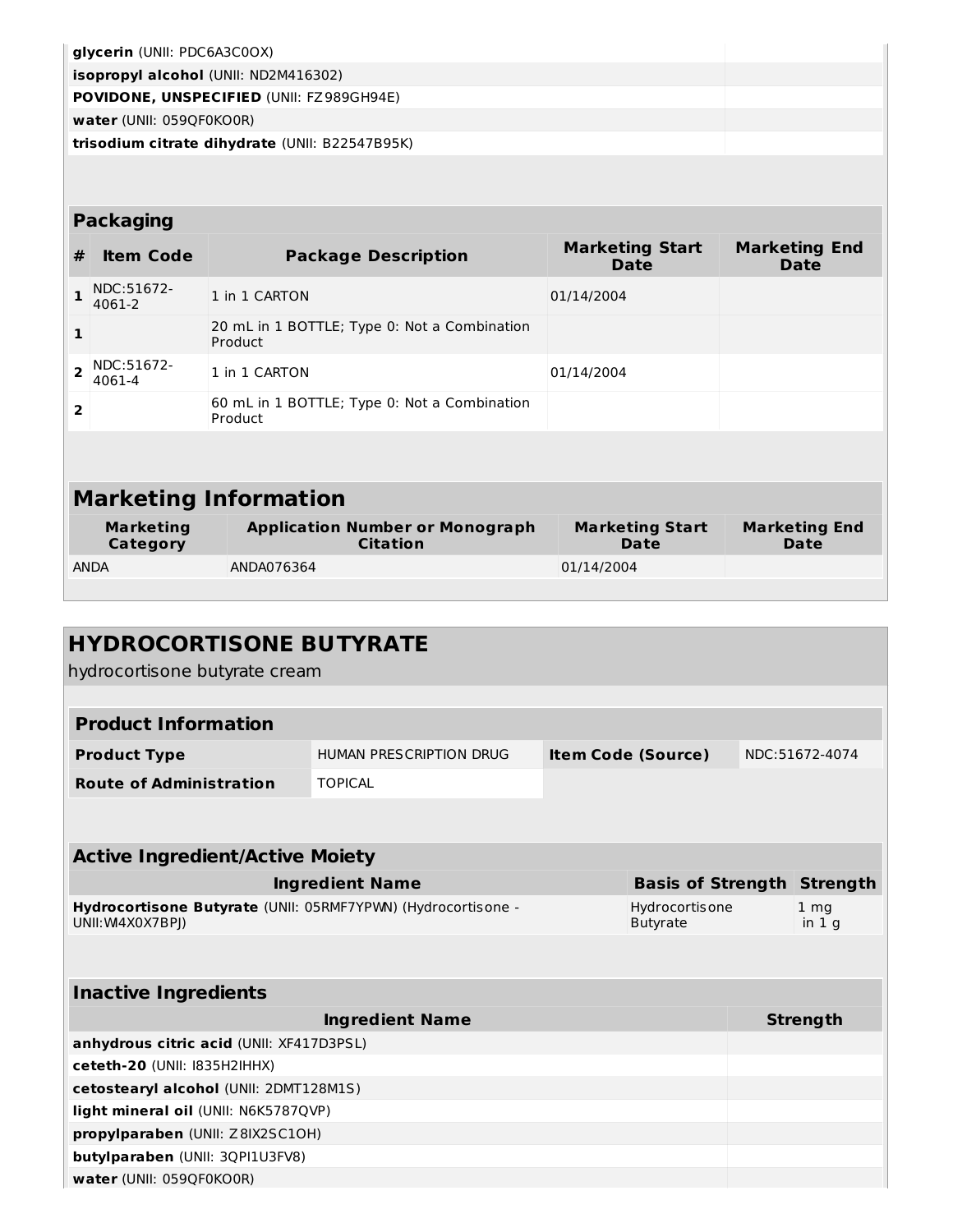**anhydrous trisodium citrate** (UNII: RS7A450LGA) **petrolatum** (UNII: 4T6H12BN9U) **Packaging # Item Code Package Description Marketing Start Date Marketing End Date 1** NDC:51672- 4074-5 5 g in 1 TUBE; Type 0: Not a Combination Product 08/04/2005 **2** NDC:51672- 4074-7 1 in 1 CARTON 08/04/2005 **2** 10 g in 1 TUBE; Type 0: Not a Combination Product **3** NDC:51672- 4074-1 1 in 1 CARTON 08/04/2005 **3** 15 g in 1 TUBE; Type 0: Not a Combination Product **4** NDC:51672- 4074-2 1 in 1 CARTON 08/04/2005 **4** 30 g in 1 TUBE; Type 0: Not a Combination Product **5** NDC:51672- 4074-6 1 in 1 CARTON 08/04/2005 **5** 45 g in 1 TUBE; Type 0: Not a Combination Product **Marketing Information Marketing Category Application Number or Monograph Citation Marketing Start Date Marketing End Date** ANDA ANDA076654 08/04/2005

# **HYDROCORTISONE BUTYRATE** hydrocortisone butyrate ointment **Product Information Product Type** HUMAN PRESCRIPTION DRUG **Item Code (Source)** NDC:51672-4083 **Route of Administration** TOPICAL **Active Ingredient/Active Moiety Ingredient Name Basis of Strength Strength Hydrocortisone Butyrate** (UNII: 05RMF7YPWN) (Hydrocortisone - UNII:WI4X0X7BPJ) Hydrocortisone Butyrate 1 mg in 1 g **Inactive Ingredients Ingredient Name Strength mineral oil** (UNII: T5L8T28FGP)